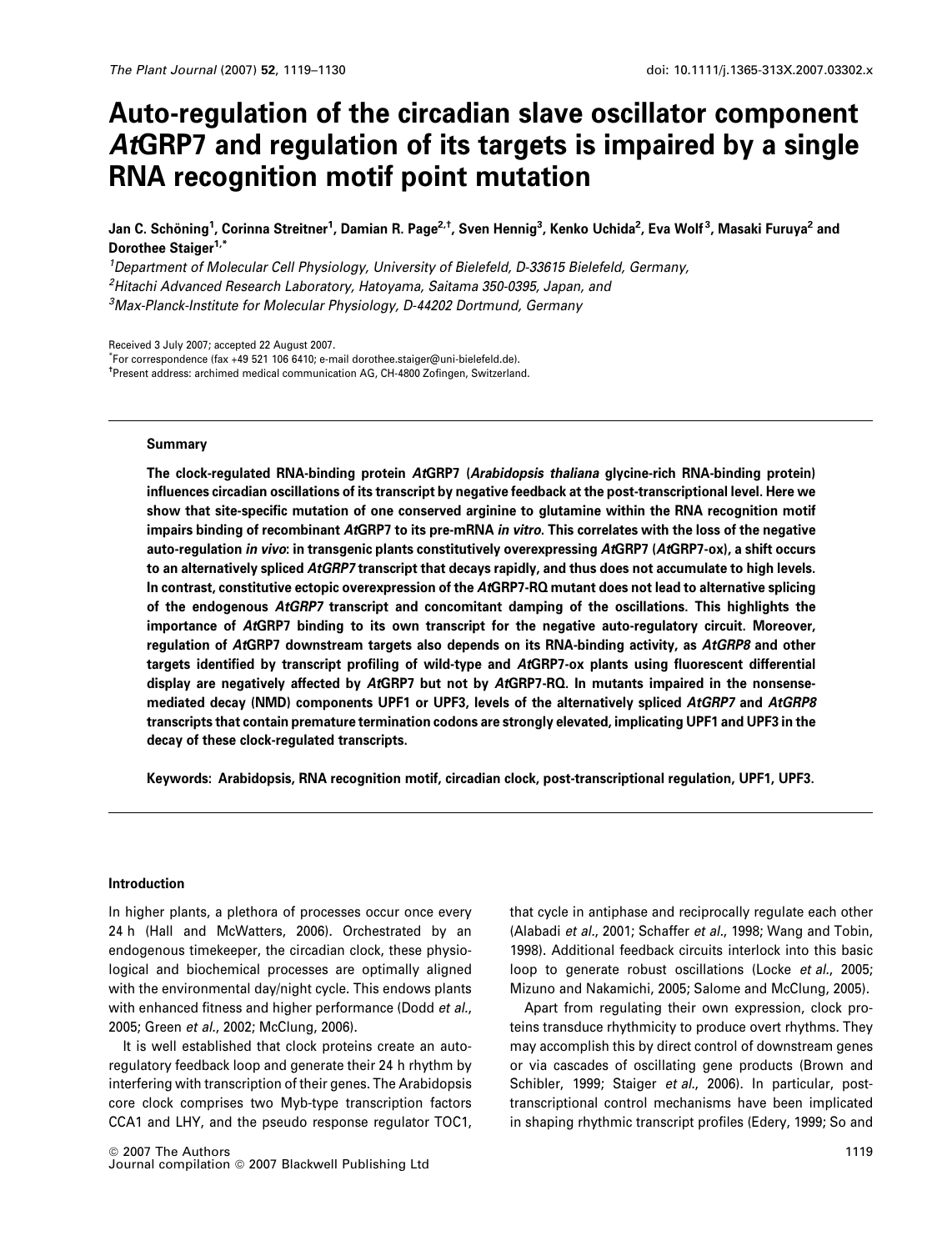Rosbash, 1997), but only a few RNA-binding proteins have been shown to be under clock control. The Drosophila LARK protein functions in clock output, leading to rhythms in adult eclosion (McNeil et al., 1998), but has an additional noncircadian role in the organization of the actin cytoskeleton during oogenesis (McNeil et al., 2004). Mouse LARK has been implicated in regulation of the clock protein mPERIOD1 (Kojima et al., 2007). It binds to the 3' UTR of the mPER1 mRNA in vitro, and causes elevated mPER1 protein levels, presumably by translational regulation. In Chlamydomonas reinhardtii, CHLAMY1 is a heterodimeric RNA-binding protein that binds to UG repeats in the 3' UTRs of several mRNAs in vitro and thus mediates translational control, and has been implicated in the control of the phase and period of the clock (Iliev et al., 2006; Zhao et al., 2004).

In Arabidopsis, AtGRP7 operates within an output pathway from the CCA1-LHY-TOC1 clock (Rudolf et al., 2004). Both the transcript and the protein, also designated CCR2 (cold- and circadian-regulated), oscillate with a peak in the subjective evening (Carpenter et al., 1994; Heintzen et al., 1994, 1997). In transgenic plants ectopically overexpressing AtGRP7 under the control of the CaMV 35S promoter, oscillation of endogenous AtGRP7 is strongly depressed, indicating that negative feedback contributes to AtGRP7 rhythmicity (Heintzen et al., 1997). This auto-regulation occurs at the post-transcriptional level, as the use of a cryptic intronic 5' splice site in AtGRP7-ox plants generates a short-lived splice variant (as AtGRP7) with a premature termination codon (PTC), at the expense of the mRNA (Staiger et al., 2003a).

AtGRP7 has an N-terminal RNA-binding domain of the RNA recognition motif (RRM) type (Figure 1a). This 80 amino-acid domain is composed of a four-stranded antiparallel  $\beta$ -sheet and two  $\alpha$ -helices, arranged in the order  $\beta$ 1  $\alpha$ 1  $\beta$ 2  $\beta$ 3  $\alpha$ 2  $\beta$ 4. The  $\beta$ 3 and  $\beta$ 1 strands harbour the highly conserved RNP1 (ribonucleoprotein consensus sequence) octapeptide and RNP2 hexapeptide, respectively, which comprise hydrophobic and aromatic residues that make contact with the RNA substrate (Maris et al., 2005). Because recombinant AtGRP7 interacts with its own transcript, alternative splicing and downregulation of the AtGRP7 transcript in response to an elevated protein level may be initiated by AtGRP7 binding to its pre-mRNA (Staiger et al., 2003a).

It is currently not understood whether the AtGRP7 RNAbinding activity does indeed have a functional role in the feedback loop. Our detailed analysis of a protein variant with a mutated RRM shows that a single point mutation that reduces binding affinity in vitro is sufficient to disrupt the auto-regulatory circuit in vivo, and also interferes with the regulation of downstream targets. Furthermore, we show that the PTC-containing short-lived as\_AtGRP7 and as\_AtGRP8 transcripts, which are generated in response to an increasing AtGRP7 protein level, are stabilized in

mutants with reduced UPF1 or UPF3 levels, suggesting that components of the NMD pathway are involved in their degradation.

# Results

# Site-specific mutation of the AtGRP7 RNA recognition motif impairs binding activity

Binding of AtGRP7 to its pre-mRNA in vitro suggests that this interaction, presumably in concert with other factors, causes alternative splicing and concomitant downregulation of endogenous AtGRP7 upon AtGRP7 overexpression. In this scenario, amino acid exchanges interfering with AtGRP7 binding should affect the negative auto-regulation. We chose to replace arginine (R) 49, the first amino acid in the RNP1 consensus sequence, by glutamine (Q) (Figure 1a). Based on alignment of AtGRP7 upon the prototype RRMs of human U1A and hnRNP A1, R49 is predicted to lie at the beginning of the  $\beta$ 3 strand that forms the RNA-binding platform, and the RQ exchange is expected to impair electrostatic interactions with the RNA (Ding et al., 1999; Jessen et al., 1991; Nagai et al., 1990).

The AtGRP7 target sites within its intron and 3' UTR have been narrowed down by deletion analysis (Staiger et al., 2003a). Oligoribonucleotides (ORN) overlapping these regions (Figure 1b) were synthesized as substrates for RNA band shift assays. Indeed, the ORN derived from the 3' UTR supported binding of GST–AtGRP7 (Figure 1c). In competition assays, 250 pmol of unlabelled 7-UTR\_WT almost completely abrogated AtGRP7 binding, whereas 500 pmol of  $7$ -UTR\_G<sub>4</sub>mut, the corresponding sequence with four guanines exchanged for adenines, influenced binding weakly (Figure S1a). The GST–AtGRP7-RQ mutant protein formed only little shifted complex (Figure 1c). The residual binding activity was competed by the homologous ORN but not by 7-UTR\_G4mut, indicating that it retains some sequence preference (Figure S1b). The  $K_d$  for GST-AtGRP7-RQ was about seven times higher than for the WT fusion protein (Figure 1d). This reduced stability of the complex may contribute to the apparent smearing, suggesting partial dissociation during the gel run.

Similarly, the ORN derived from the second half of the intron was sufficient to bind to GST-AtGRP7 (Figure 1e). Increasing amounts of unlabelled 7-intron\_WT reduced complex formation, whereas equal molar excess of the ORN with six guanines exchanged for adenines did not noticeably interfere with complex formation (Figure S2a). Binding of GST–AtGRP7-RQ was strongly reduced (Figure 1e), but was still competed by an excess of unlabelled 7-intron\_WT but not 7-intron\_ $G_6$ mut (Figure S2b). The  $K_d$  value for the interaction of GST–AtGRP7-RQ with the intron was increased about sixfold relative to the  $K_d$  for the WT protein (Figure 1f).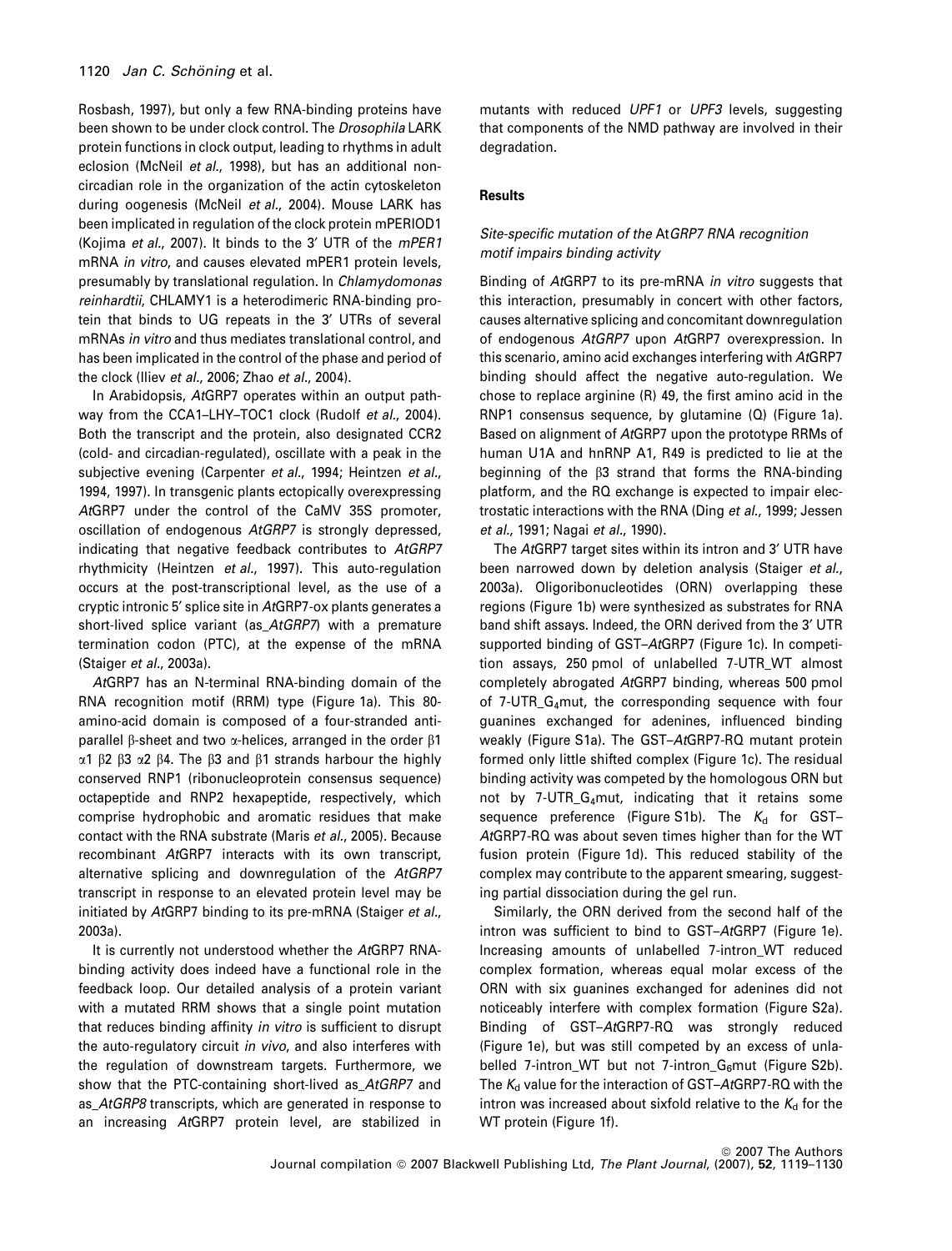

Figure 1. Influence of the RNP1 RQ mutation on AtGRP7 binding activity.

(a) AtGRP7 RRM aligned on the N-terminal RRM of U1A and hnRNP A1 (Maris et al., 2005). The conserved RNP1 and RNP2 and predicted secondary structure elements are indicated. The R49 mutated to Q is highlighted in bold. L, loop.

(b) Sequence of the ORN 7-UTR\_WT containing the AtGRP7 binding site within the 3' UTR, mutated 7-UTR G<sub>4</sub>mut with four quanine residues exchanged for adenine (in bold), 7-intron\_WT, and mutated ORN 7-intron\_G<sub>6</sub>mut with six guanine residues exchanged for adenine (in bold). Numbering is relative to the transcription start site (Staiger and Apel, 1999).

(c) Labelled 7-UTR\_WT was incubated with GST-ArGRP7 (lanes 2 and 3) or GST-ArGRP7-RQ (lanes 4 and 5) and 1 µg (lanes 2 and 4) or 10 µg (lanes 3 and 5) of tRNA. Lane 1, free ORN (f). c, RNA–protein complex.

(d) To compare binding affinities of WT and mutant protein, 50 fmol of labelled 7-UTR\_WT were incubated with 0.01, 0.05, 0.1, 0.25, 0.5, 1, 2.5, 5 or 10  $\mu$ M of GST-AtGRP7 (left, lanes 2-10, respectively) or 0.5, 1, 2, 3, 4, 5, 7.5, 10 or 20  $\mu$ m of GST-AtGRP7-RQ (middle, lanes 2-10, respectively), in the presence of 1  $\mu$ g tRNA. Bound and free RNA levels were quantified (right), and  $K_d$  values were calculated based on three independent experiments as described in Experimental procedures.

(e) Labelled 7-intron\_WT was incubated with GST–AtGRP7 (lanes 2 and 3) or GST–AtGRP7-RQ (lanes 4 and 5) and 1 µg (lanes 2 and4) or 10 µg (lanes 3 and 5) of tRNA. Lane 1, free ORN.

(f) To compare binding affinities of WT and mutant protein, 50 fmol of labelled 7-intron\_WT were incubated with 0.01, 0.05, 0.1, 0.25, 0.5, 1, 2.5, 5 or 10  $\mu$ M of GST– AtGRP7 (left, lanes 2-10, respectively) or 0.25, 0.5, 1, 2, 3, 4, 5, 7.5 or 10  $\mu$ M of GST-AtGRP7-RQ (middle, lanes 2-10, respectively), in the presence of 1  $\mu$ g tRNA. K<sub>d</sub> values were determined as in (d).

To confirm that the RQ exchange does not interfere with protein folding, circular dichroism spectra were recorded (Figure S3). The band at 208 nm and the shallow minimum around 222 nm indicate the presence of separate  $\alpha$ -helical and B-sheet regions consistent with the typical RRM structure. The spectra of AtGRP7 WT and AtGRP7-RQ mutant proteins were almost undistinguishable, strongly suggesting that the reduced affinity of AtGRP7-RQ for RNA is not due to unfavourable secondary structure of the  $\beta$  strand harbouring mutated RNP1. Thus, the R49 mutation severely interferes with binding of recombinant AtGRP7 to both the 3¢ UTR and intron.

# Overexpression of the AtGRP7-RQ variant does not cause alternative splicing of endogenous AtGRP7

To test the impact of the RQ mutation on AtGRP7 activity in vivo, the AtGRP7-RQ protein was constitutively overexpressed under the control of the CaMV promoter. Transgenic plants were identified with a total AtGRP7 transcript level similar to that in AtGRP7-ox plants of both the Col and C24 ecotypes (Figure 2a, top). An immunoblot analysis confirmed that the mutated protein was stably expressed, as total AtGRP7 protein was elevated to a level similar to that in AtGRP7-ox plants (Figure 2b). However, in contrast to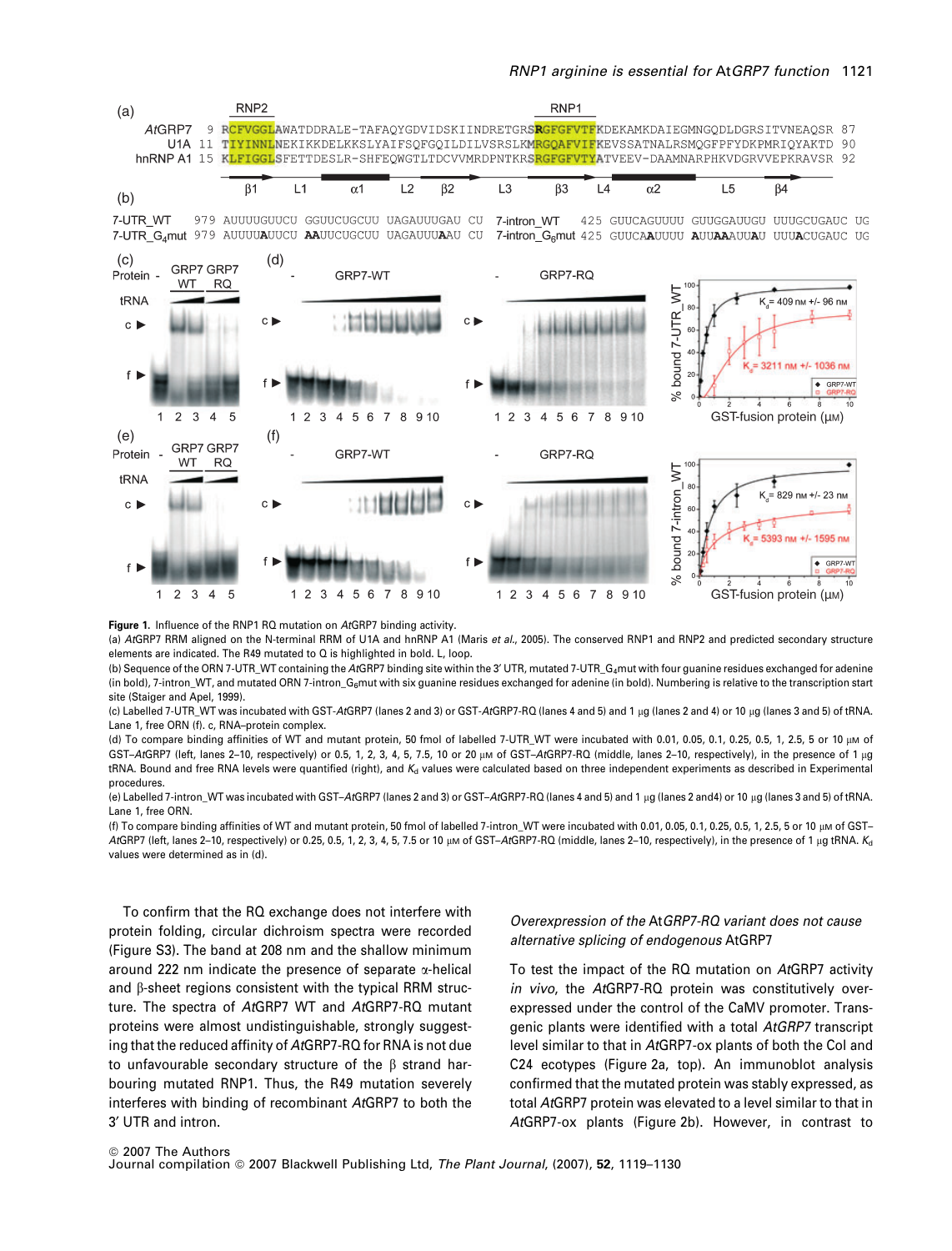

Figure 2. The AtGRP7-RQ mutant protein does not feed back on endogenous AtGRP7.

(a) AtGRP7-RQ-ox plants in the C24 and Col background as well as the corresponding AtGRP7-ox and WT plants were harvested at zt12. The RNA gel blot was hybridized with AtGRP7 cDNA to determine the total transcript level (top) and with a gene-specific probe to detect the level of endogenous AtGRP7 transcript (middle). The positions of the pre-mRNA, as\_AtGRP7 retaining the first half of the intron, and the mRNA are indicated. Boxes represent exons, and the solid and broken lines represent the first and second halves of the intron, respectively. The ethidium bromide-stained gel shows equal loading (bottom).

(b) The immunoblot of the same samples as in (a) was incubated with an antibody against AtGRP7 (top). The double band may reflect proteolytic degradation or posttranslational modification. Subsequently, the blot was probed with an antibody against light harvesting chlorophyll binding protein (LHCP) as a loading control (bottom).

(c) C24 WT, AtGRP7-ox (line RS13) and AtGRP7-RQ-ox plants (line 18) were harvested at 3 h intervals after transfer to LL. The endogenous AtGRP7 transcript was detected using a gene-specific probe (top). Hybridization with ACTIN served as constitutive control (bottom).

AtGRP7-ox plants, the endogenous AtGRP7 transcript remained at the same level as in WT (Figure 2a, middle). An extended time course assay in plants shifted to constant light (LL) after entrainment under light/dark cycles (LD) showed that, in AtGRP7-RQ-ox plants, oscillations of the endogenous AtGRP7 mRNA were more or less indistinguishable from that in WT (Figure 2c). Thus, AtGRP7-RQ does not cause a shift in the splice site with concomitant reduction in transcript abundance, as observed in AtGRP7 ox control plants. We infer from this that the weakened interaction of AtGRP7-RQ with its own RNA prevents efficient negative auto-regulation of the AtGRP7 pre-mRNA.

# AtGRP7 targets comprise circadianly and non-circadianly regulated transcripts

Targets of AtGRP7 regulation are expected to be affected by constitutive AtGRP7 overexpression. Therefore, transcript profiles from WT and AtGRP7-ox plants were compared by fluorescent differential display (FDD). To exclude non-specific effects as much as possible, we used two growth conditions, namely soil and agar plates. Aerial parts of plants of identical size each were harvested at the subjective circadian maximum of AtGRP7, in the evening, and at the subjective minimum, in the morning, on the first and second day in LL, respectively. Total RNA was reverse-transcribed using fluorescent-labelled 3¢-anchored oligo(dT) primers terminating in A or C, and the cDNAs were subjected to amplification using 140 arbitrary 10-mer primers, each combined with the respective anchor primer. Among approximately 50 000 displayed bands showing a difference under both conditions, 28 showed differences upon re-testing. Analysis by PCR revealed that several transcripts with higher abundance in AtGRP7-ox plants were derived from the transgene. Conversely, several bands with lower abundance in AtGRP7 ox plants corresponded to AtGRP8, which encodes a related RNA-binding protein that is under negative control by AtGRP7 (Heintzen et al., 1997). Six of the remaining eight fragments showed only a minor difference (not shown).

Figure S4 shows the FDD pattern for a band identified in circadian minimum RNA using arbitrary primer A3 (AGT-CAGCCAC). The transcript is strongly expressed in C24 and Col harvested at zt0 (Zeitgeber time), zt6 and zt12, but is reduced in AtGRP7-ox plants of the C24 ecotype (line RS13)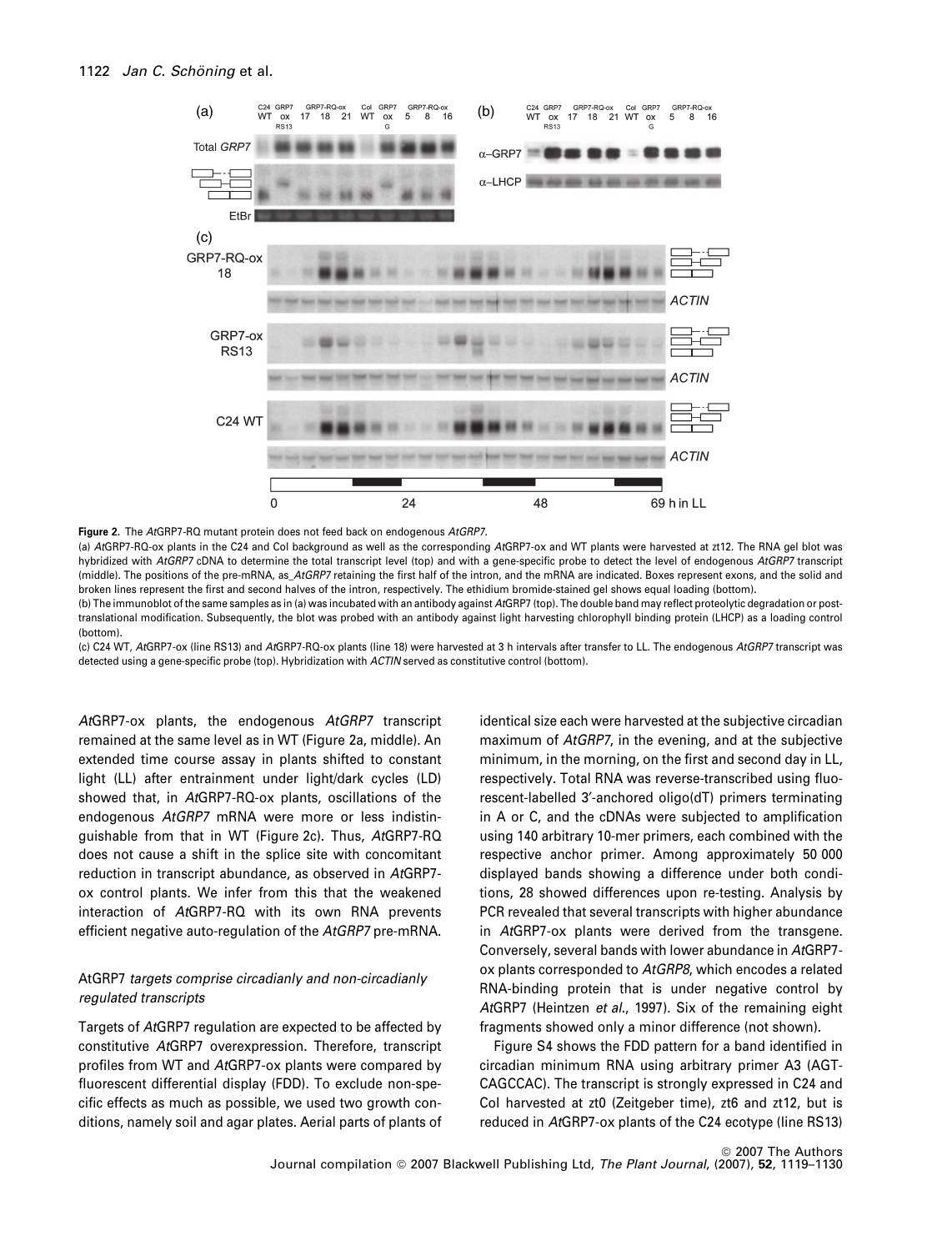

Figure 3. Differential expression of AtTLL1 and AtAILP1 in AtGRP7-ox plants. (a) AtGRP7-ox plants in the C24 (line RS13) and Col backgrounds (lines D and G) and WT plants raised under LD conditions were harvested at zt0, zt6 and zt12. The RNA gel blot was hybridized with AtTLL1 (top) and AtGER3 (middle; Staiger et al., 1999). The positions of RNA size markers are indicated. The ethidium bromide-stained gel shows equal loading (bottom).

(b) AtGRP7-ox and WT plants were raised under LD conditions and subsequently shifted to LL conditions. Plants were harvested at 4 h intervals starting 4 h after lights on (LL4). Hybridization signals for AtTLL1 were normalized to ACTIN levels.

(c) AtGRP7-ox and WT plants were raised under LD conditions and subsequently shifted to LL conditions. Plants were harvested at 3 h intervals starting 5 h before lights on (zt19). Hybridization signals for AtAILP1 were normalized to ACTIN levels.

and Col ecotype (lines D and G), indicating that an elevated AtGRP7 protein level leads to reduced steady-state mRNA abundance (Figure 3a). The AtGER3 transcript, which encodes a circadian-regulated germin-like protein with an evening peak (Staiger et al., 1999) and which was used as a control, is not affected (Figure 3b).

Sequence analysis revealed that the cDNA fragment is derived from At1g45201, covering about 150 amino acids of the last two exons as well as the 3' UTR. The deduced ORF encodes a 54 kDa protein with a putative signal peptide for the endomembrane system and three transmembrane domains. Based on its homology to lipase class 3 proteins, it is predicted to have triacylglycerol lipase activity and was designated AtTLL1 (Arabidopsis thaliana triacylglycerol lipase-like). To test its temporal expression pattern, an RNA time course assay was performed using WT and AtGRP7-ox plants shifted to LL after LD entrainment. AtTLL1 mRNA levels were not constant across the day but did not show obvious circadian oscillations (Figure 3b). The expression in the transgenic plants was consistently reduced compared with WT.

Another transcript identified using primer X5 (CCTTT-CCCTC) was weakly down-regulated in AtGRP7-ox plants. Sequencing revealed homology to the last exon and the 3¢ UTR of At5g19140, which encodes a 25-kDa protein with a predicted chloroplast transit peptide. It harbours a domain with similarity to an Ntn (N-terminal nucleophile aminohydrolase) domain, and is highly homologous to aluminium-induced proteins in Brassica napus, Phaseolus aureus and Gossypium hirsutum. We found that this AtAILP1 (Arabidopsis thaliana aluminium-induced-like protein) transcript undergoes circadian oscillations with a maximum in the middle of the day, and the peak in AtGRP7-ox plants is reduced about twofold compared with WT (Figure 3c).

#### The AtGRP7-RQ mutation impairs AtGRP7 target regulation

To determine whether the reduced RNA-binding activity of AtGRP7-RQ also interfered with regulation of its downstream targets, we compared the levels of the various AtGRP8 splice variants with those in WT and AtGRP7-ox plants. In AtGRP7-RQ-ox plants, the AtGRP8 mRNA and the pre-mRNA were present at levels similar to that in WT, and only a faint band corresponding to the alternatively spliced AtGRP8 (as AtGRP8) was detected (Figure 4a). An extended time course assay showed that the oscillation of AtGRP8 in AtGRP7-RQ-ox plants was similar to that in WT, whereas only the as\_AtGRP8 RNA was detected in AtGRP7ox plants, and this oscillated at a reduced level (Figure 4c). This indicates that mutation of R49 almost completely abrogated the ability of AtGRP7 to influence the choice between the regular and the cryptic 5' splice site in the AtGRP8 transcript also, followed by rapid decay of the alternative splice form. Moreover, in AtGRP7-RQ-ox plants, the AtGRP8 protein remained at WT levels, whereas it was strongly reduced in AtGRP7-ox plants (Figure 4b).

In addition, the AtTLL1 level, which was strongly reduced in AtGRP7-ox line G relative to Col WT, was only weakly affected in AtGRP7-RQ-ox line 5 (Figure 5a). Quantitative real-time PCR of several independent transgenic lines further demonstrated that, in AtGRP7-ox plants, its level was reduced relative to that in WT, whereas it was only weakly affected in AtGRP7-RQ-ox plants (Figure 5b). For AtAILP1, quantitative real-time PCR confirmed that its peak abundance was strongly reduced in AtGRP7-ox plants but only moderately affected in AtGRP7-RQ-ox plants (Figure 5c). Taken together, the reduced RNA-binding activity of AtGRP7 caused by the single RQ exchange impairs regulation of its downstream targets AtGRP8, AtTLL1 and AtAILP1.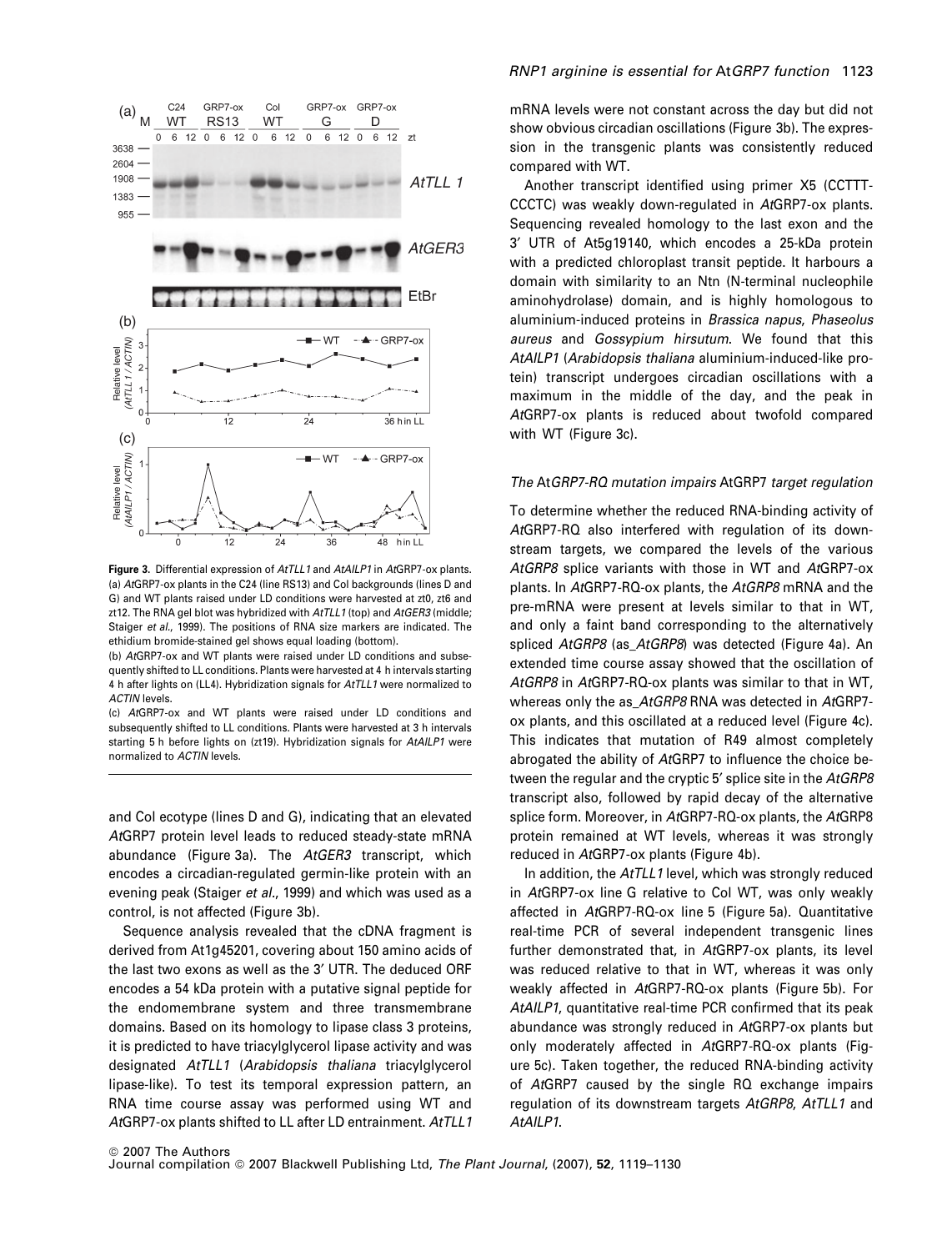

Figure 4. The AtGRP7-RQ mutant interferes with regulation of AtGRP8.

(a) AtGRP7-RQ-ox plants in the C24 and Col backgrounds as well as the corresponding AtGRP7-ox and WT plants were harvested at zt12. The RNA gel blot was hybridized with the gene-specific AtGRP8 probe (top). The positions of the pre-mRNA, the alternatively spliced transcript as  $AtGRPR$  retaining the first half of the intron, and the mRNA are indicated. Boxes represent exons, and the solid and broken lines represent the first and second halves of the intron, respectively. The ethidium bromide-stained gel shows equal loading (bottom).

(b) The immunoblot of the same samples as in (a) was incubated with an antibody against AtGRP8.

(c) WT C24, AtGRP7-ox (line RS13) and AtGRP7-RQ-ox (line 18) plants entrained under LD conditions were harvested at 3 h intervals after transfer to LL. The AtGRP8 transcript was detected using a gene-specific probe on the blot previously hybridized with AtGRP7 (see Figure 2c) (top). Hybridization with ACTIN served as constitutive control (bottom).

## AtGRP7 binding to AtGRP8

To investigate whether AtGRP7 directly interacts with the AtGRP8 pre-mRNA, we searched for potential AtGRP7 binding sites using sequence homology analysis (Clustal W and Dialign) and secondary structure prediction tools (mfold and RNA-shapes; Morgenstern, 2004; Steffen et al., 2006; Thompson et al., 1994; Zuker, 2003). Regions displaying similarity to the AtGRP7 intron and 3' UTR binding sites were identified in analogous positions within the AtGRP8 transcript. The corresponding regions, as well as mutant variants with defined base exchanges, were synthesized as ORN (Figure 6a). Strong complex formation was observed between AtGRP7 and 8-UTR\_WT, whereas the AtGRP7-RQ mutant formed almost no retarded complex (Figure 6b). Binding was reduced by unlabelled homologous 8-UTR\_WT but not by an ORN carrying six guanine mutations, indicating specific binding (Figure S5).  $K_d$  measurements revealed a ninefold reduced affinity of AtGRP7-RQ (Figure 6c). With 8-intron\_WT, weaker complex formation was observed (Figure 6d), which was more strongly competed by the homologous unlabelled ORN than by the 8-intron\_ $G_2U_2$ mut with two guanines and two uracils mutated (Figure S6a). Mutation of R49 almost completely eliminated binding to 8-intron\_WT (Figure 6e and Figure S6b). In contrast, no

obvious AtGRP7 target sites were identified in silico for AtTLL1 and AtAILP1, suggesting that they could be regulated indirectly by AtGRP7.

# Involvement of UPF1 and UPF3 in as\_AtGRP7 and as\_AtGRP8 decay

The as AtGRP7 transcript that is produced as a result of negative auto-regulation has a short half-life. Because it harbours a PTC within the retained first half of the intron, we investigated whether its degradation may involve NMD. In mammals, UPF3 (UP-FRAMESHIFT PROTEIN) is part of the large exon junction complex (EJC) deposited on mRNAs during splicing 20–24 nt upstream of an exon–exon boundary. In an aberrant transcript, the translating ribosomes encounter a stop codon upstream of an EJC. The UPF1 helicase that is recruited by the translation release factors then interacts with the EJC, targeting the mRNA for degradation. The mechanism of NMD and the *cis*-acting signals involved are not well understood in plants as yet (Kertesz et al., 2006). A T-DNA mutant in the Arabidopsis UPF3 homologue has been found to accumulate alternative splicing products with PTCs (Hori and Watanabe, 2005), and several mRNAs containing PTCs are enriched in T-DNA mutants of the Arabidopsis UPF1 homologue (Arciga-Reyes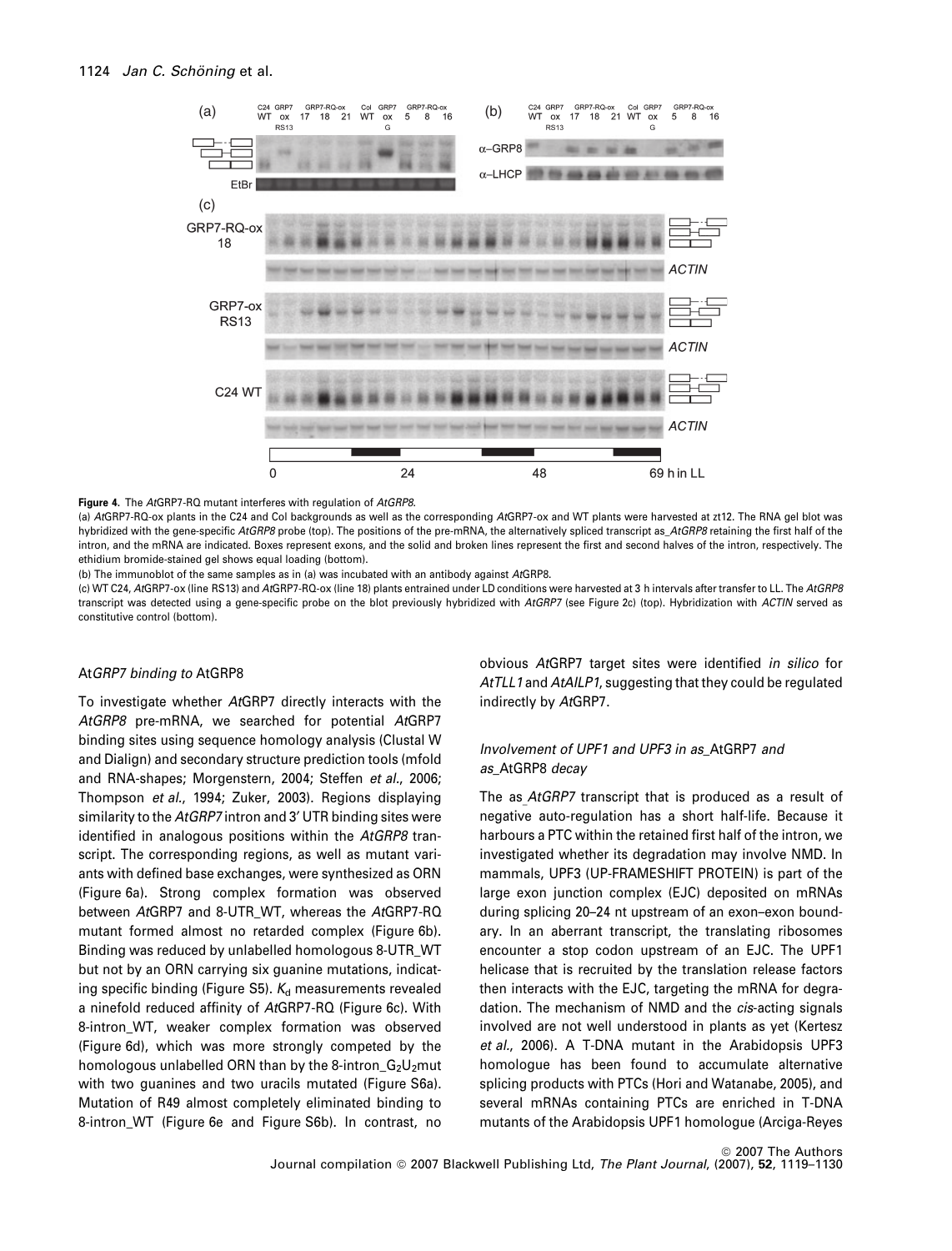

Figure 5. The AtGRP7-RQ mutation interferes with AtTLL1 and AtAILP1 regulation.

(a) Blot with RNAs from Col WT, AtGRP7-ox and AtGRP7-RQ-ox plants harvested at zt12 hybridized with AtTLL1 (top) and ACTIN (bottom). (b) Quantitative real-time PCR was performed on RNA from plants harvested at zt12. The AtTLL1 expression level in the transgenic plants was normalized to that for the WT in each experiment with respect to the PPR or eIF-4A-1 reference genes. Shown are the average values of the AtGRP7-RQ-ox lines 17 and 18 in C24, the AtGRP7-RQ-ox lines 5 and 16 in Col, the corresponding WT lines, and the AtGRP7-ox line RS13 in C24 and line G in Col, analysed in three independent experiments. Error bars represent standard deviations.

(c) Quantitative RT-PCR was performed on RNA from plants harvested at zt0, zt6 and zt12. The AtAILP1 expression level in the transgenic plants was normalized to the level of C24 at zt0 with respect to the eIF-4A-1 reference gene.

et al., 2006). Using RT-PCR followed by hybridization with radiolabelled AtGRP7 cDNA, we found that the level of as\_AtGRP7 was elevated weakly in the upf1-4 mutant and very strongly in upf1-5. It was also higher in upf3-1 and upf3-2 mutants than in WT (Figure 7). Similarly, as\_AtGRP8 steady-state abundance was elevated in both upf1 and upf3 mutants but ACTIN was not affected. Both UPF1 and UPF3 thus participate in the decay of the transcripts that are produced when the level of AtGRP7 protein is high.

## **Discussion**

# An RNP1 R49Q mutation impairs AtGRP7 in vitro binding activity

To demonstrate that binding of AtGRP7 to its pre-mRNA is inherent in the negative feedback loop, we aimed to correlate AtGRP7 in vitro binding activity with its activity in vivo. Exchange of a conserved arginine in RNP1 increased the  $K_d$ value about fivefold for both the 3' UTR and intron target

## RNP1 arginine is essential for AtGRP7 function 1125

sites. The almost identical CD spectra of WT and mutant protein exclude the possibility that the reduced affinity for RNA is due to improper folding.

RNA contacts for the RNP1 arginine were first identified in the crystal structure of the U1A RRM complexed with U1 snRNA (Nagai et al., 1990). Replacement of R52, the AtGRP7 R49 equivalent, by glutamine abolished binding of the U1A RRM to the U1 stem-loop II, implicating the R52 side chain in salt bridges with the phosphate backbone (Jessen et al., 1991). Molecular dynamics simulation of the U1A–U1 stemloop II complex revealed that R52 is indeed a crucial residue involved in electrostatic and hydrogen-bonding interactions (Tang and Nilsson, 1999). Similarly, surface plasmon resonance studies to monitor the kinetics of U1A association with U1 stem-loop II have attributed an initiating role to R52 in the close-range interactions (Law et al., 2005). Also, in both RRMs of hnRNP A1 and the second RRM of Drosophila SEX-LETHAL, arginines occupying the analogous position to AtGRP7 R49 make important contacts with the respective targets (Ding et al., 1999; Lee et al., 1997).

Although no structural data are available for plant glycinerich RNA-binding proteins complexed to RNA, the decrease in binding strength upon site-specific mutation of the AtGRP7 RNP1 arginine suggests that the arginine makes important contacts with its targets in this plant RRM protein also. The observation that the residual binding activity of AtGRP7-RQ has the same sequence preference as the WT protein suggests that R49 has a function during complex formation but not for target selection.

## Functional relevance of AtGRP7 R49 in vivo

We show here that mutation of the conserved R49 disrupts AtGRP7 activity. The in vivo effect of a single RNP1 arginine mutant was previously analysed for SANSFILLE (SNF), the Drosophila homologue of U1A and U2B" that harbours two RRMs and binds to both U1 snRNA and U2 snRNA (Stitzinger et al., 1999). The lethal snf phenotype is rescued by expressing an SNF-R49Q mutant protein. Although the RQ mutation of the N-terminal RRM is predicted to eliminate RNA binding, SNF-R49Q still associates with both U1 and U2 snRNAs. Thus, in the otherwise intact SNF protein, the C-terminal RRM can obviously provide other contacts for snRNP assembly, and an essential role for the arginine in vivo was not identified (Stitzinger et al., 1999).

In contrast, the reduced binding activity of AtGRP7 protein upon R49Q mutation directly manifests itself in vivo. We conclude that the arginine makes important contacts with the RNA targets such that the R49Q mutation has a strong effect on the negative auto-regulation and on the regulation of downstream targets in vivo. Single-RRM proteins such as AtGRP7 may thus provide some advantage for simultaneous mutational analysis of binding requirements and in vivo function.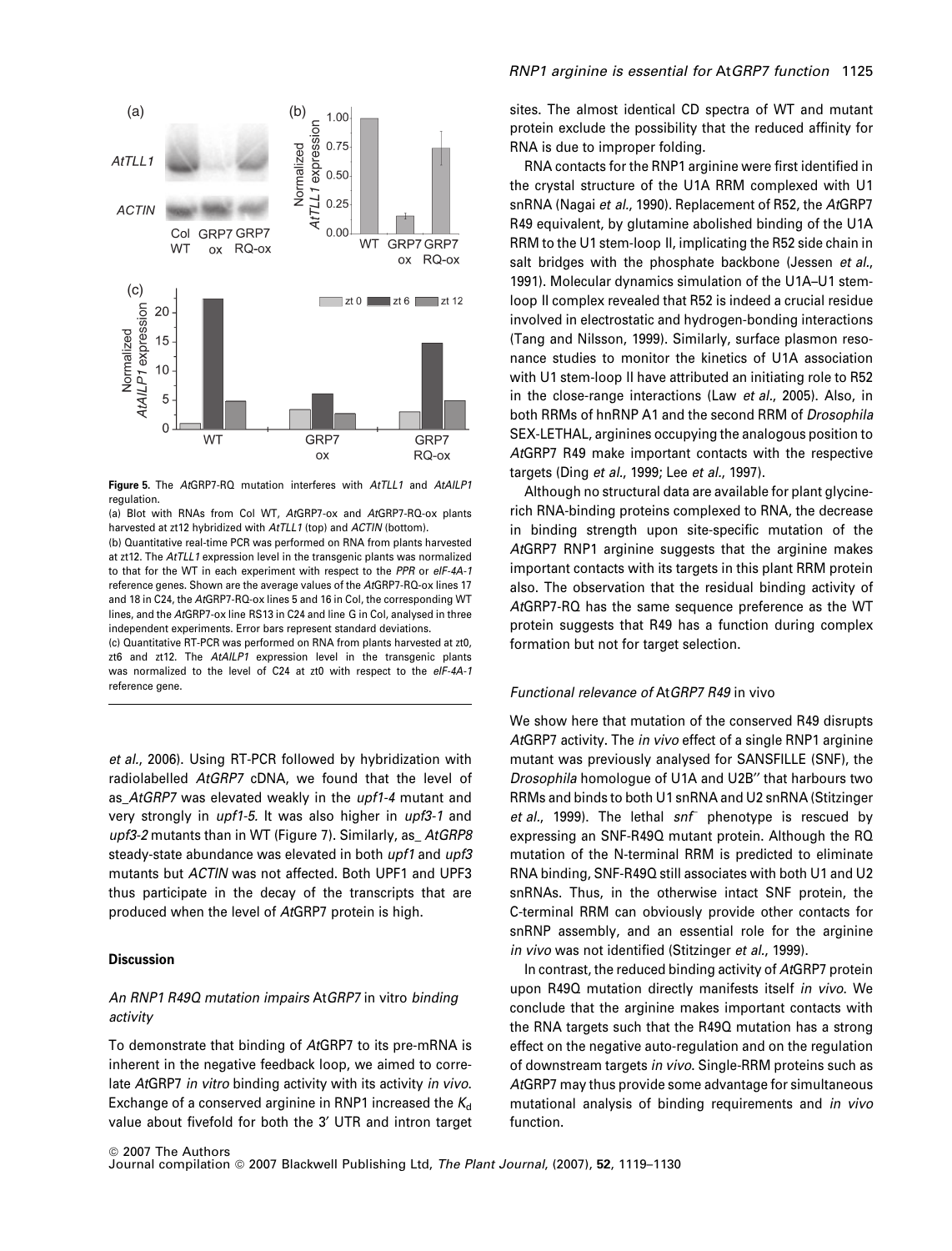

Figure 6. Influence of the RNP1 RQ mutation on AtGRP7 binding to the AtGRP8 intron and 3' UTR.

(a) Sequence of the AtGRP8 3' UTR and intron ORN and the corresponding mutated 8-UTR\_G<sub>6</sub>mut and 8-intron\_G<sub>2</sub>U<sub>2</sub>mut with six guanine residues exchanged for adenine or two guanine and two uracil residues exchanged for adenine or cytosine (in bold), respectively. Numbering is relative to the start site of transcription (Staiger, unpublished data).

(b, d) The labelled 8-UTR\_WT (b) and 8-intron\_WT (d) ORN were incubated with GST-AfGRP7 (lanes 2 and 3) or GST-AfGRP7-RQ (lanes 4 and 5) and 1 µg (lanes 2 and 4) or 10 µg (lanes 3 and 5) of tRNA, respectively. Lane 1, free ORN.

(c) To compare binding affinities of WT and mutant protein, 50 fmol of labelled 8-UTR\_WT ORN were incubated with 0.01, 0.05, 0.1, 0.25, 0.5, 1, 2.5, 5 or 10 µM of GST-AtGRP7 (left, lanes 2-10, respectively) or GST-AtGRP7-RQ (middle, lanes 2-10, respectively). Bound and free RNA levels were quantified, and K<sub>d</sub> values were calculated based on the mean of three independent experiments as described in Experimental procedures.

(e) To compare binding affinities of WT and mutant protein, 50 fmol of labelled 8-intron\_WT ORN were incubated with 0.1, 0.25, 0.5, 1, 2, 3, 4, 5 or 10 µM of GST-AtGRP7 (left, lanes 2-10, respectively) or 1, 2, 3, 4, 5, 7.5, 10 or 20 µm of GST-AtGRP7-RQ (middle, lanes 2-10, respectively). All reactions contain 1 µg tRNA. Bound and free RNA levels were quantified, and  $K_d$  values were calculated based on the mean of three independent experiments as described in Experimental procedures.



Figure 7. Effect of upf1 and upf3 on steady-state abundance of the alternatively spliced AtGRP7 and AtGRP8 transcripts.

RNA from the mutants and Col WT harvested at zt10 was reverse-transcribed. PCR amplification of the as\_AtGRP7 and as\_AtGRP8 transcripts was performed using specific primers (listed in Table S1) and 24 cycles. The gel with the PCR products was blotted and hybridized with AtGRP7 (top) and AtGRP8 (middle) cDNAs. The exponential range was determined by comparing the signal over increasing numbers of cycles. Amplification with ACTIN primers served as a control (bottom).

It should be noted that the R49Q mutation may have additional consequences that are not revealed by these in vitro binding assays, for example in protein–protein interactions. However, participation of the RNP1 arginine in such an interaction has not been described so far (Maris et al., 2005).

# Impact of the AtGRP7 RNP1 R49Q mutation on target gene regulation

The R49Q mutation also abolishes the influence of AtGRP7 on alternative splicing of AtGRP8 and concomitant downregulation of the AtGRP8 protein. As recombinant AtGRP7 specifically binds to both the AtGRP8 intron and 3' UTR in a manner dependent on R49, it is conceivable that AtGRP7 directly binds to the AtGRP8 transcript to depress its abundance at the post-transcriptional level.

Transcript profiling of AtGRP7-ox and WT plants uncovered an additional transcript, AtTLL1, that is negatively regulated by AtGRP7. The deduced amino acid sequence shows homology to class 3 lipases. It harbours the active site of triacylglycerol (TAG) lipases comprising a triad Ser-Asp/Glu-His and the conserved pentapeptide GXSXG. AtTLL1 shows about 39% sequence identity to an acid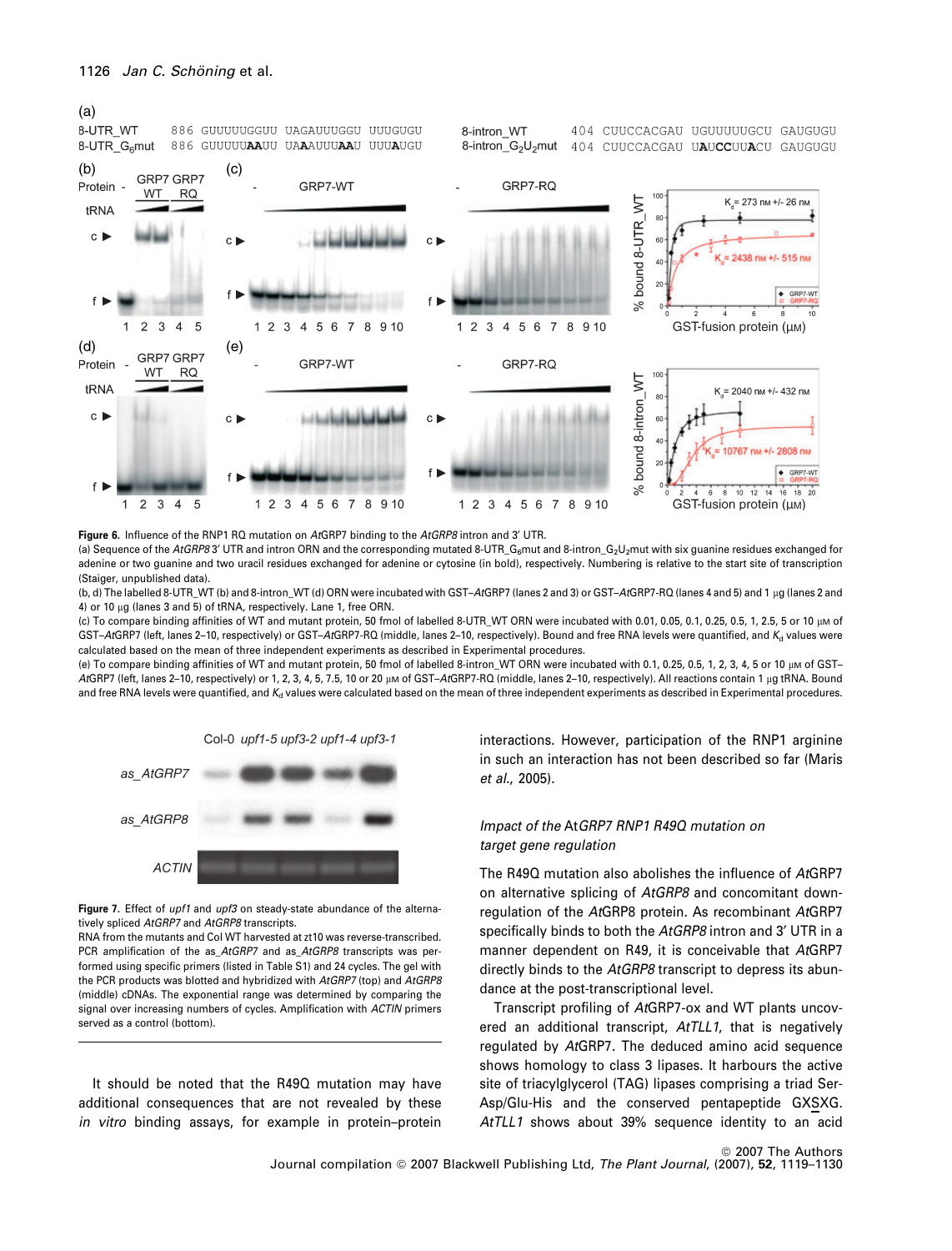lipase from castor bean that is associated with the oil body membrane (Eastmond, 2004), and is a member of a small gene family of unknown function. Lipase-like proteins have also been implicated in pathogen defence responses (Falk et al., 1999; Jakab et al., 2003). In contrast to AtGRP7 and AtGRP8, no binding of AtGRP7 to the 3¢ UTR of AtTLL1 was demonstrated, and no obvious intronic binding sites were identified in silico (not shown). Thus, AtGRP7 may exert its control on AtTLL1 indirectly by influencing processing of an mRNA coding for a transacting regulator.

A second newly described AtGRP7 target transcript, AtAILP1, which shows homology to aluminium-induced transcripts in other plants, undergoes circadian oscillations, and the peak abundance is reduced in AtGRP7-ox but not AtGRP7-RQ ox plants. This transcript is induced by several external stimuli (Zimmermann et al., 2004). Taken together, these observations implicate AtGRP7 in the regulation of both rhythmic and non-rhythmic transcripts.

In mammals, the circadian-regulated DBP, TEF and HLF transcription factors are prime examples of output mediators that are activated by the core oscillator at the transcriptional level but do not feedback onto clock gene expression (Gachon et al., 2004). Transcript profiling of triple knockout mice has identified downstream targets with rhythmic as well as constant expression patterns (Gachon et al., 2006). The identification of an AtGRP7 target transcript showing no obvious circadian oscillation may also be related to an additional function. For example, AtGRP7 has been implicated in ABA and stress signalling, as an atgrp7 mutant accumulated higher levels of the ABAand stress-inducible RD29A transcript (Cao et al., 2006). We found a reduction of RD29A in AtGRP7-ox but not AtGRP7- RQ-ox plants (data not shown). Notably, RD29A is also regulated by the circadian clock (Dodd et al., 2006; Edwards et al., 2006).

# UPF1 and UPF3 influence as\_AtGRP7 and as\_AtGRP8 levels

Negative auto-regulation of AtGRP7 involves the generation of as AtGRP7 with a PTC in the retained part of the intron. To begin to identify components responsible for as\_AtGRP7 degradation, we analysed its level in upf1 and upf3 mutants. UPF1 and UPF3 are critical components for NMD in yeast, Drosophila, humans and worms (Chang et al., 2007). Recently, the Arabidopsis orthologues have been implicated in the degradation of PTC-containing transcripts (Arciga-Reyes et al., 2006; Hori and Watanabe, 2005). We found that as AtGRP7 is elevated in the upf1-4 and upf1-5 mutants, indicating that UPF1 is required for its degradation. Notably, the increase was much higher in upf1-5 than in upf1-4, consistent with a more reduced level of UPF1 in upf1-5 (Arciga-Reyes et al., 2006). UPF3

was identified as another component required for degradation of as\_AtGRP7, as the level of as\_AtGRP7 was higher in the *upf3-1* and *upf3-2* mutants compared with WT. Furthermore, as AtGRP8 is also elevated in each mutant. Recently, alternative branches of the NMD pathway have been shown to occur independently of a particular UPF protein (Chang et al., 2007). The finding that mutants with reduced levels of either UPF1 or UPF3 have higher levels of as AtGRP7 and as AtGRP8 suggest that they indeed may be targeted to the NMD pathway. As NMD depends on translation, NMD targets are enriched by translation inhibition. Consistent with this, we found that cycloheximide stabilizes as\_AtGRP7 (Staiger et al., 2003a) and as\_AtGRP8 (unpublished observation) in AtGRP7-ox plants, and thus mimics NMD mutants. Furthermore, upon cycloheximide treatment, as\_AtGRP7 and as\_AtGRP8 did not accumulate in the upf mutants beyond the level in WT (not shown). Interestingly, developmental phenotypes were observed in *upf1* and *upf3* mutants, and thus NMD components apparently have a widespread role in co-ordinated gene expression during regular development (Arciga-Reyes et al., 2006; Hori and Watanabe, 2005). In this context, our data suggest a link between post-transcriptional regulation in the circadian clock system and UPF-dependent RNA decay.

In conclusion, our data correlate the importance of the conserved RNP1 arginine for AtGRP7 binding to AtGRP7 and AtGRP8 pre-mRNAs with a crucial role of AtGRP7 in the negative auto-regulatory circuit and the regulation of several downstream targets.

Interestingly, AtGRP7 R49 is a target of a novel virulence strategy deployed by Pseudomonas syringae. The type III effector HopU1 is an ADP-ribosyltransferase that modifies AtGRP7 in a manner dependent on R47 and R49 (Fu et al., 2007). This suggests that HopU1 may interfere with posttranscriptional processes in the host cell by inhibiting the ability of AtGRP7 to bind RNA and thus quell plant immune responses. Our findings suggest a way to further investigate how this RNA-binding protein controls target transcripts, both as part of a signalling cascade downstream of the circadian oscillator and in processes that are not dependent on clock regulation.

#### Experimental procedures

#### Oligonucleotide-directed mutagenesis

The conserved arginine residue in RNP1 was exchanged for glutamine by PCR with Pfu turbo polymerase (Stratagene, http:// www.stratagene.com/) using the overlapping primers  $RO<sub>for</sub>$ (5'-ACTGGAAGATCCCAAGATTCGATTCGTCACCTT-3') and RO<sub>rev</sub> (5'-AATCGAATCCTTGGGATCTTCCAGTCTCACGATC-3'). Silent mutations were introduced into neighbouring amino acids, creating a diagnostic Styl restriction site (underlined). The mutation was verified by sequencing.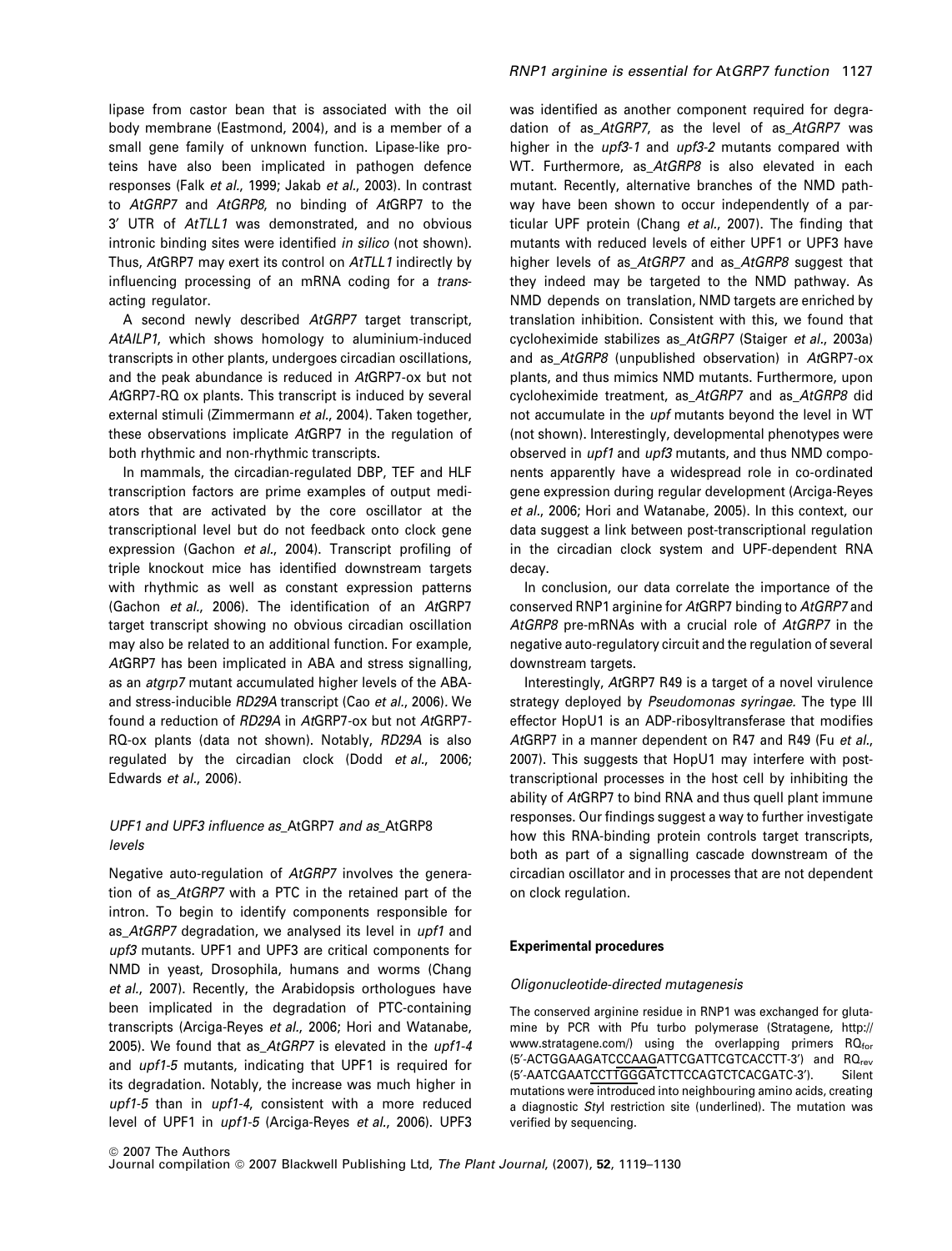#### Recombinant glutathione S-transferase–AtGRP7

Intact RNP1 in the plasmid pGST-AtGRP7 was replaced by RNP1-RQ using flanking restriction sites. WT and mutant fusion proteins were expressed in Escherichia coli BL21 cells and purified as described previously (Staiger et al., 2003a).

#### RNA electrophoretic mobility shift assays

Synthetic ORN (Figures 1b and 7a) were obtained from Biomers (http://www.biomers.net), and end-labelled using T4 polynucleotide kinase and  $\gamma$ [<sup>32</sup>P] ATP. Binding assays containing 50 fmol of labelled ORN and 0.5  $\mu$ g of recombinant GST–AtGRP7 were performed as described previously (Staiger et al., 2003a). The dried polyacrylamide gels were analysed using a Typhoon 8000 phosphorimager and ImageQuant software (Amersham Pharmacia Biotech, http:// www5.amershambiosciences.com/). For determination of equilibrium dissociation constants  $(K_d)$ , increasing amounts of protein were incubated with 50 fmol of labelled ORN. Three independent experiments were performed and the results are given as means  $\pm$ SEM. The log (complexed/free probe) of the mean curve was plotted against the log (protein concentration). The  $x$  intercept corresponds to the log  $(K_d)$ .

## Circular dichroism

GST–AtGRP7 and GST–AtGRP7-RQ in pGEX-6P1 (GE Healthcare; http://www.gelifesciences.com) were eluted from a glutathione-Sepharose column using 20 mm glutathione, followed by PreScission- (GE Healthcare; http://www.gelifesciences.com) protease cleavage. The AtGRP7 moieties were further purified on an AKTA Explorer system (GE Healthcare; http://www.gelifesciences.com) using an HR 10/30 Superdex 75 column (Amersham Biosciences) pre-equilibrated with 20 mm  $Nah_2PO_A$ , pH 7.7, and 20 mm  $Nah_2SO_4$ . The purified protein was diluted to 10  $µ$ M. CD spectra were measured using a Jasco J-815 spectropolarimeter (Jasco; http://www. jasco-europe.com), and represent the mean molar ellipticity per amino acid residue of protein after buffer correction. Data were collected at 10°C from 190 to 260 nm with 0.2 nm intervals, collecting data for 1 sec at each point. For each measurement, 10 spectra were used for accumulation.

## Transgenic plants

To overexpress the AtGRP7-RQ mutant protein, RNP1 in the expression plasmid harbouring the AtGRP7 coding region under the control of the CaMV promoter with duplicated enhancer and the omega element (Heintzen et al., 1997) was replaced by RNP1-RQ using flanking restriction sites. The expression cassette was subcloned into pBin19 and transformed into Arabidopsis as described previously (Staiger and Apel, 1999).

## Plant growth

Arabidopsis seeds were surface-sterilized, stratified at 4°C for 2 days, germinated and grown on MS medium supplemented with 0.5% sucrose under 16 h light/8 h dark cycles at a constant temperature of 20°C. After about 10 days, seedlings of comparable size were transferred to fresh MS plates without sucrose.

Alternatively, seeds were sown on soil, stratified at  $4^{\circ}$ C for 2 days, and grown in an environmentally controlled growth room under

16 h light/8 h dark cycles at  $20^{\circ}$ C. After about 10 days, seedlings of comparable size were transferred to individual pots.

#### RNA preparation

Total RNA for FDD, Northern blots, RT-PCR and quantitative RT-PCR was isolated as described previously (Staiger et al., 2003b).

## Fluorescent differential display

First-strand cDNA was synthesized from 2.5  $\mu$ g of total RNA using the Texas Red-labelled 3'-anchored oligo(dT) primer (5'-Texas RedgT15-A-3; Nisshinbo; http://www.nisshinbo.co.jp) and a SuperScript pre-amplification system (Gibco BRL; http://invitrogen.com).

PCR was performed using the anchored primer and arbitrary 10-mer primers (Operon Technologies; http://www.operon.com) using one cycle of 3 min at  $94^{\circ}$ C, 5 min at  $40^{\circ}$ C and 5 min at  $72^{\circ}$ C, 24 cycles of 15 sec at  $94^{\circ}$ C, 2 min at  $40^{\circ}$ C and 1 min at  $72^{\circ}$ C, and an 5 min extension at 72°C (Kuno et al., 2000). Electrophoresis was performed using an automated fluorescent DNA sequencer (SQ 5500, Hitachi; http://www.hitachi.com).

To recover the bands, preparative electrophoresis was performed and the bands were visualized by a fluorescent image analyser (FMBIO II Multi-View, TaKaRa; http://www.takara-bio.com). cDNAs were eluted into  $H<sub>2</sub>O$  by freezing and thawing, re-amplified, and subcloned into the pGEM-T vector (Promega, http://www.promega. com/).

## RNA gel blot

Northern blotting and hybridization were carried out as described previously (Staiger et al., 2003b). The gene-specific AtGRP7 and AtGRP8 probes are derived from the 5<sup>'</sup> UTR (Heintzen et al., 1997). Primers for generation of the AtTLL1 and AtAILP1 probes are listed in Table S1.

#### Immunoblot analysis

Protein extraction and Western blots with chemiluminescence detection were performed as described previously (Heintzen et al., 1997).

## Quantitative real-time PCR

Duplicate samples were analysed in a MJ Research opticon cycler (http://www.biorad.com). DNase I-treated RNA was reverse-transcribed, and 20 ng of retrotranscribed RNA was amplified using the Eppendorf Real MasterMix (http://www.eppendorf.com) kit for 2 min at 94°C, followed by 45 cycles of 20 sec at 94°C, 30 sec at 60°C and 40 sec at 68°C. Data were normalized to transcripts encoding elF-4A-1 (At3g13920) or a PPR protein (At5g55840; Czechowski et al., 2005). Expression levels in transgenic plants were normalized to WT in each experiment with respect to the reference genes. Primers are listed in Table S1. The absence of amplification products from genomic DNA was confirmed in a non-retrotranscribed control.

#### Acknowledgements

We are indebted to Dr Brendan Davies (University of Leeds, UK) for the kind gift of *upf1* and *upf3* mutants and valuable discussions. We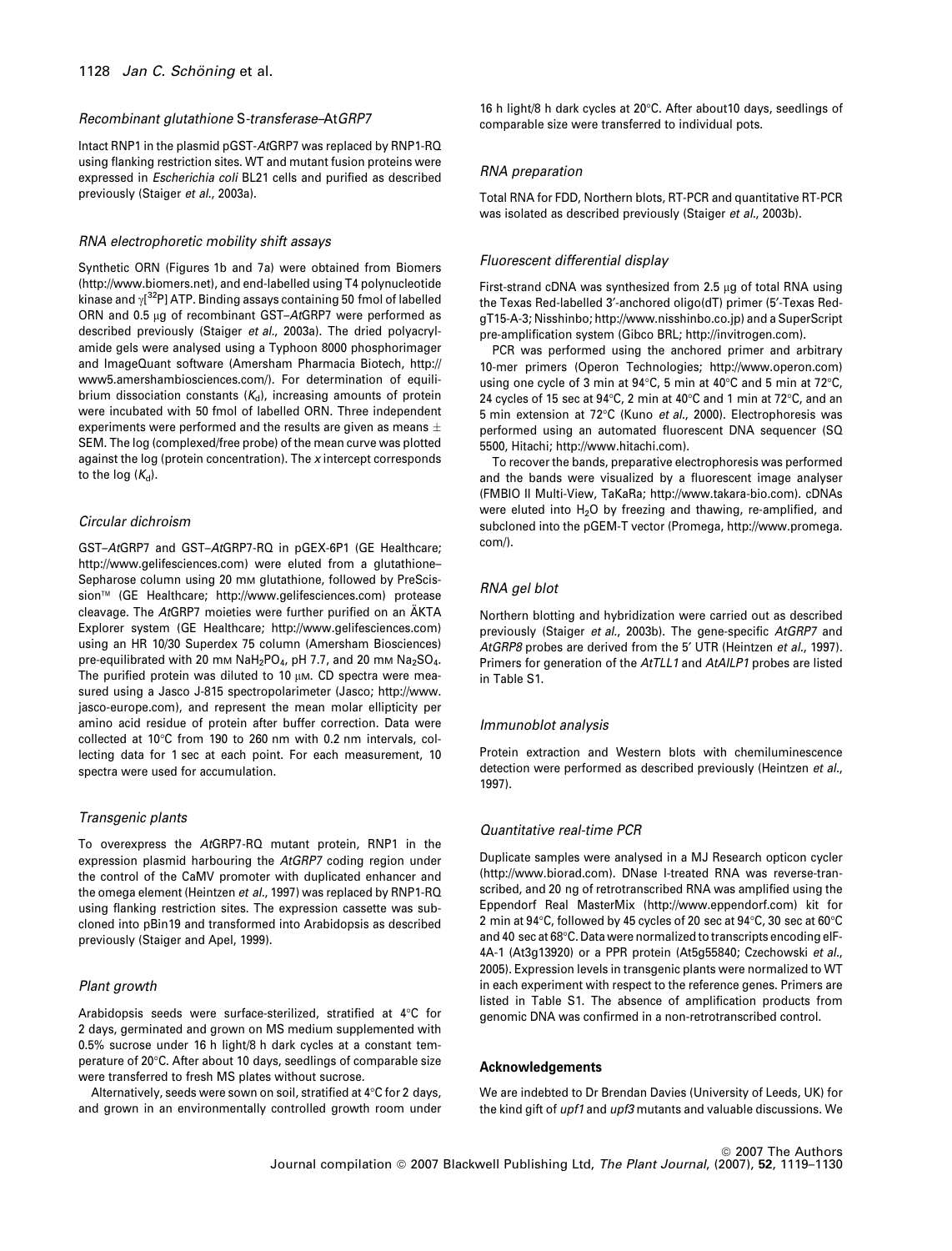thank Elisabeth Detring and Kristina Neudorf for expert technical assistance, and Christiane Theiss for purifying the fusion proteins for CD measurements. We are indebted to Christian Kambach (Paul Scherrer Institute, Villigen, Switzerland) for helpful discussions, and to Christian Heintzen (University of Manchester, UK) and Judith Gomez-Porras (University of Bielefeld, Bielefeld, Germany) for critical comments on the manuscript. J.C.S. is a fellow of the German National Academic Foundation. This work was supported by grants from the Deutsche Forschungsgemeinschaft (STA 653/2 and SFB 613) to D.S., from the Hitachi Advanced Research Laboratory (B2023) and the Program for Promotion of Basic Research Activity for Innovative Biosciences (1995–2000) to M.F., and from the Deutsche Forschungsgemeinschaft (Wo-695/3) to E.W.

#### Supplementary Materials

The following supplementary material is available for this article online:

Figure S1. AtGRP7 3' UTR point mutations interfere with binding. Figure S2. AtGRP7 intron point mutations interfere with binding.

Figure S3. The secondary structures of AtGRP7 and AtGRP7-RQ are almost identical.

Figure S4. FDD screen of AtGRP7-ox and WT RNA using the C anchor primer and arbitrary primers A1, A2, A3 and A4.

Figure S5. AtGRP8 3' UTR point mutations interfere with binding. Figure S6. AtGRP8 intron point mutations interfere with binding. Table S1. Primers used in this study.

This material is available as part of the online article from http:// www.blackwell-synergy.com.

#### **References**

- Alabadi, D., Oyama, T., Yanovsky, M.J., Harmon, F.G., Mas, P. and Kay, S.A. (2001) Reciprocal regulation between TOC1 and LHY/ CCA1 within the Arabidopsis circadian clock. Science, 293, 880–883.
- Arciga-Reyes, L., Wootton, L., Kieffer, M. and Davies, B. (2006) UPF1 is required for nonsense-mediated mRNA decay (NMD) and RNAi in Arabidopsis. Plant J. 47, 480–489.
- Brown, S.A. and Schibler, U. (1999) The ins and outs of circadian timekeeping. Curr. Opin. Genet. Dev. 9, 588–594.
- Cao, S., Jiang, L., Song, S., Jing, R. and Xu, G. (2006) AtGRP7 is involved in the regulation of abscisic acid and stress responses in Arabidopsis. Cell. Mol. Biol. Lett. 11, 526–535.
- Carpenter, C.D., Kreps, J.A. and Simon, A.E. (1994) Genes encoding glycine-rich Arabidopsis thaliana proteins with RNA-binding motifs are influenced by cold treatment and an endogenous circadian rhythm. Plant Physiol. 104, 1015–1025.
- Chang, Y.F., Imam, J.S. and Wilkinson, M.F. (2007) The nonsensemediated decay RNA surveillance pathway. Annu. Rev. Biochem. 76, 51–74.
- Czechowski, T., Stitt, M., Altmann, T., Udvardi, M.K. and Scheible, W.R. (2005) Genome-wide identification and testing of superior reference genes for transcript normalization in Arabidopsis. Plant Physiol. 139, 5–17.
- Ding, J., Hayashi, M.K., Zhang, Y., Manche, L., Krainer, A.R. and Xu, R.M. (1999) Crystal structure of the two-RRM domain of hnRNP A1 (UP1) complexed with single-stranded telomeric DNA. Genes Dev. 13, 1102–1115.
- Dodd, A.N., Salathia, N., Hall, A., Kevei, E., Toth, R., Nagy, F., Hibberd, J.M., Millar, A.J. and Webb, A.A. (2005) Plant circadian clocks increase photosynthesis, growth, survival, and competitive advantage. Science, 309, 630–633.
- Dodd, A.N., Jakobsen, M.K., Baker, A.J., Telzerow, A., Hou, S.W., Laplaze, L., Barrot, L., Scott Poethig, R., Haseloff, J. and Webb, A.A. (2006) Time of day modulates low-temperature Ca signals in Arabidopsis. Plant J. 48, 962–973.
- Eastmond, P.J. (2004) Cloning and characterization of the acid lipase from castor beans. J. Biol. Chem. 279, 45540–45545.
- Edery, I. (1999) Role of posttranscriptional regulation in circadian clocks: lessons from Drosophila. Chronobiol. Int. 16, 377–414.
- Edwards, K.D., Anderson, P.E., Hall, A., Salathia, N.S., Locke, J.C., Lynn, J.R., Straume, M., Smith, J.Q. and Millar, A.J. (2006) FLOWERING LOCUS C mediates natural variation in the hightemperature response of the Arabidopsis circadian clock. Plant Cell, 18, 639–650.
- Falk, A., Feys, B.J., Frost, L.N., Jones, J.D.G., Daniels, M.J. and Parker, J.E. (1999) EDS1, an essential component of R genemediated disease resistance in Arabidopsis has homology to eukaryotic lipases. Proc. Natl Acad. Sci. USA, 96, 3292–3297.
- Fu, Z.Q., Guo, M., Jeong, B., Tian, F., Elthon, T.E., Cerny, R.L., Staiger, D. and Alfano, J.R. (2007) A type III effector modifies RNA-binding proteins and quells plant immunity. Nature, 447, 284–288.
- Gachon, F., Fonjallaz, P., Damiola, F., Gos, P., Kodama, T., Zakany, J., Duboule, D., Petit, B., Tafti, M. and Schibler, U. (2004) The loss of circadian PAR bZip transcription factors results in epilepsy. Genes Dev. 18, 1397–1412.
- Gachon, F., Olela, F.F., Schaad, O., Descombes, P. and Schibler, U. (2006) The circadian PAR-domain basic leucine zipper transcription factors DBP, TEF, and HLF modulate basal and inducible xenobiotic detoxification. Cell Metab. 4, 25–36.
- Green, R.M., Tingay, S., Wang, Z.-Y. and Tobin, E.M. (2002) Circadian rhythms confer a higher level of fitness to Arabidopsis plants. Plant Physiol. 129, 576–584.
- Hall, A. and McWatters, H. (2006) Endogenous Plant Rhythms. Oxford, UK: Blackwell Publishing.
- Heintzen, C., Melzer, S., Fischer, R., Kappeler, S., Apel, K. and Staiger, D. (1994) A light- and temperature-entrained circadian clock controls expression of transcripts encoding nuclear proteins with homology to RNA-binding proteins in meristematic tissue. Plant J. 5, 799–813.
- Heintzen, C., Nater, M., Apel, K. and Staiger, D. (1997) AtGRP7, a nuclear RNA-binding protein as a component of a circadian-regulated negative feedback loop in Arabidopsis thaliana. Proc. Natl Acad. Sci. USA, 94, 8515–8520.
- Hori, K. and Watanabe, Y. (2005) UPF3 suppresses aberrant spliced mRNA in Arabidopsis. Plant J. 43, 530–540.
- Iliev, D., Voytsekh, O., Schmidt, E.M., Fiedler, M., Nykytenko, A. and Mittag, M. (2006) A heteromeric RNA-binding protein is involved in maintaining acrophase and period of the circadian clock. Plant Physiol. 142, 797–806.
- Jakab, G., Manrique, A., Zimmerli, L., Metraux, J.P. and Mauch-Mani, B. (2003) Molecular characterization of a novel lipase-like pathogen-inducible gene family of Arabidopsis. Plant Physiol. 132, 2230–2239.
- Jessen, T.H., Oubridge, C., Teo, C.-H., Pritchard, C. and Nagai, K. (1991) Identification of molecular contacts between the U1A small nuclear ribonucleoprotein and U1 RNA. EMBO J. 10, 3447-3456.
- Kertesz, S., Kerenyi, Z., Merai, Z., Bartos, I., Palfy, T., Barta, E. and Silhavy, D. (2006) Both introns and long 3'-UTRs operate as cisacting elements to trigger nonsense-mediated decay in plants. Nucleic Acids Res. 34, 6147–6157.
- Kojima, S., Matsumoto, K., Hirose, M. et al. (2007) LARK activates posttranscriptional expression of an essential mammalian clock protein, PERIOD1. Proc. Natl Acad. Sci. USA, 104, 1859–1864.

<sup>©</sup> 2007 The Authors

Journal compilation © 2007 Blackwell Publishing Ltd, The Plant Journal, (2007), 52, 1119-1130